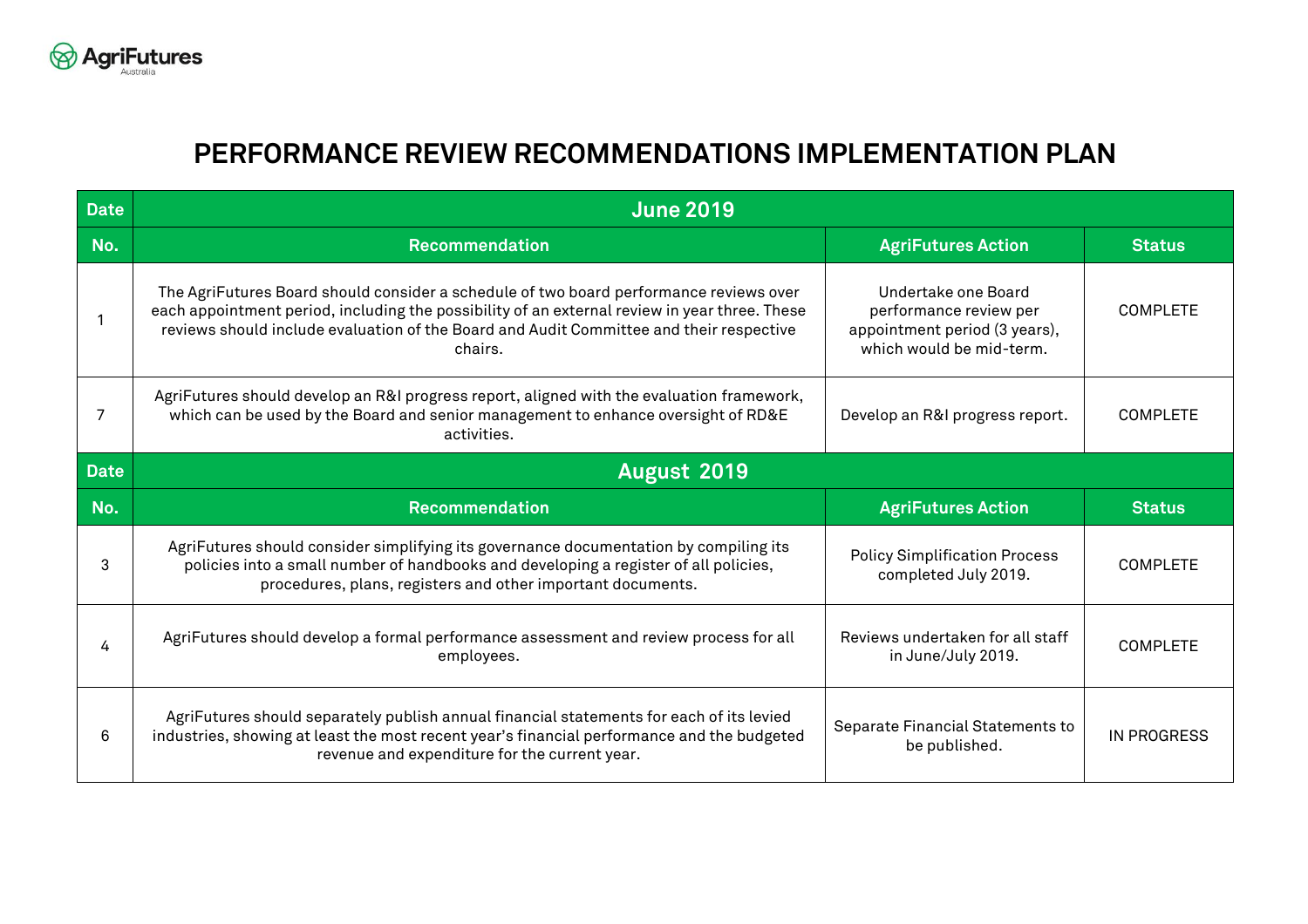

| 8              | AgriFutures should develop and publish a more comprehensive evaluation framework that<br>allows for greater clarity for its activities across the four Arenas. This would include reviewing<br>the KPIs and targets for each of the priorities in arenas 1 to 4.                                                                                                                                                                                                               | Additional Workshop to be<br>Scheduled.                            | <b>COMPLETE</b>    |  |  |
|----------------|--------------------------------------------------------------------------------------------------------------------------------------------------------------------------------------------------------------------------------------------------------------------------------------------------------------------------------------------------------------------------------------------------------------------------------------------------------------------------------|--------------------------------------------------------------------|--------------------|--|--|
| <b>Date</b>    | <b>September 2019</b>                                                                                                                                                                                                                                                                                                                                                                                                                                                          |                                                                    |                    |  |  |
| No.            | <b>Recommendation</b>                                                                                                                                                                                                                                                                                                                                                                                                                                                          | <b>AgriFutures Action</b>                                          | <b>Status</b>      |  |  |
| $\overline{2}$ | The AgriFutures Board should consider establishing a committee of the Board to advise it on<br>people-related matters, possibly including succession planning, internal or external<br>performance reviews and shaping AgriFutures' corporate culture.                                                                                                                                                                                                                         | People and Culture Committee to<br>be established.                 | <b>COMPLETE</b>    |  |  |
| 12             | AgriFutures should review the terms of reference and process of induction of panel chairs and<br>other members to ensure that panels provide effective and efficient advice on industry<br>investment priorities.                                                                                                                                                                                                                                                              | Terms of Reference and<br>Induction processes to be<br>reviewed.   | <b>COMPLETE</b>    |  |  |
| 14             | AgriFutures should continue to conduct ex-post impact assessments of its RD&E investments<br>in each of the industries it supports at the end of the five-year plans for each industry. This<br>includes, in particular, the impact assessment for the 2014-19 Chicken Meat RD&E plan<br>scheduled in the last quarter of 2018 and first quarter of 2019 and an impact assessment for<br>the 2014/15-2018/19 Honey Bee and Pollination plan which should be conducted in 2019. | Impact assessments to be<br>completed.                             | <b>COMPLETE</b>    |  |  |
| <b>Date</b>    | November 2019                                                                                                                                                                                                                                                                                                                                                                                                                                                                  |                                                                    |                    |  |  |
| No.            | Recommendation                                                                                                                                                                                                                                                                                                                                                                                                                                                                 | <b>AgriFutures Action</b>                                          | <b>Status</b>      |  |  |
| 5              | AgriFutures should consider developing short summaries of its key documents e.g. strategic<br>plan, annual operating plan, and annual report.                                                                                                                                                                                                                                                                                                                                  | Annual Grower Report for each<br>levied industry.                  | <b>IN PROGRESS</b> |  |  |
| 15             | The focus for AgriFutures should be on communicating the results of the ex-post impact<br>assessments to stakeholders using clear, simple language. AgriFutures should consider<br>preparing and publicly releasing a short performance evaluation report each year, which                                                                                                                                                                                                     | Incorporate into Annual Grower<br>Report for each levied industry. | <b>IN PROGRESS</b> |  |  |